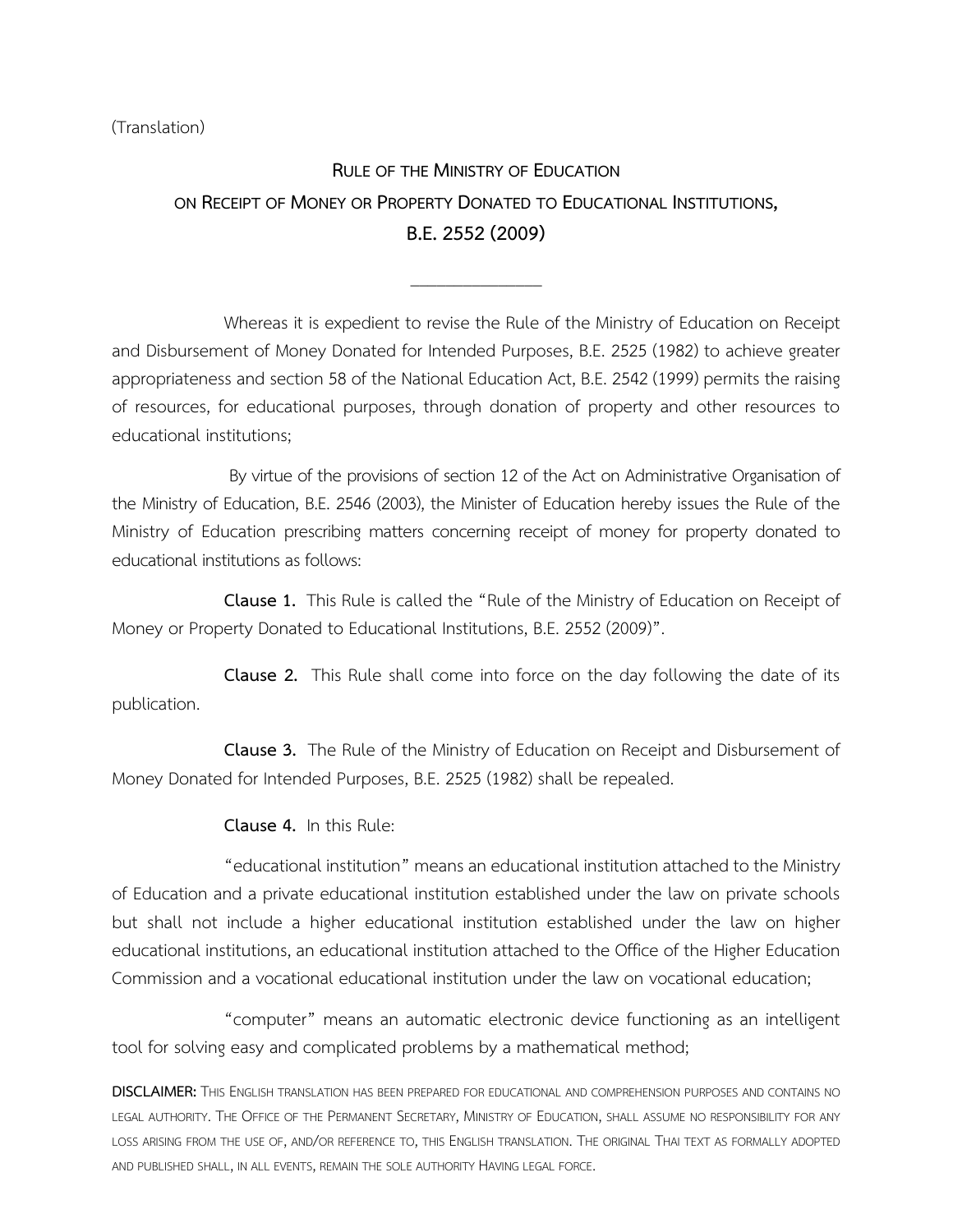"computer equipment" means an instrument, a device, a helping tool or a computer accessory for enabling the computer to be workable for the intended purposes but does not include a computer programme.

**Clause 5.** The Permanent Secretary for Education shall have charge and control of the execution of this Rule.

#### **CHAPTER I RECEIPT OF MONEY OR PROPERTY**

### \_\_\_\_\_\_\_\_\_\_\_\_\_\_\_ **PART I**

### **GENERAL PROVISIONS** \_\_\_\_\_\_\_\_\_\_\_\_\_\_\_

**Clause 6.** Money or property may be received by an educational institution as donation under the conditions as follows:

(1) advantages, disadvantages and benefits to be acquired by the educational institution must be considered;

(2) the donation must be made voluntarily and must not be made in exchange for any benefit or subject to any obligation to confer any benefit upon any particular person;

(3) regard must be had to present and future benefits and burdens to the educational institution.

**Clause 7.** An educational institution shall not receive money donated by a person who stipulates a condition for the donation in a manner constituting excessively unnecessary burdens to the educational institution.

#### **PART II RECEIPT OF DONATION**

\_\_\_\_\_\_\_\_\_\_\_\_\_\_\_

**Clause 8.** Donated money may be received by an educational institution under Clause 6 in the following forms: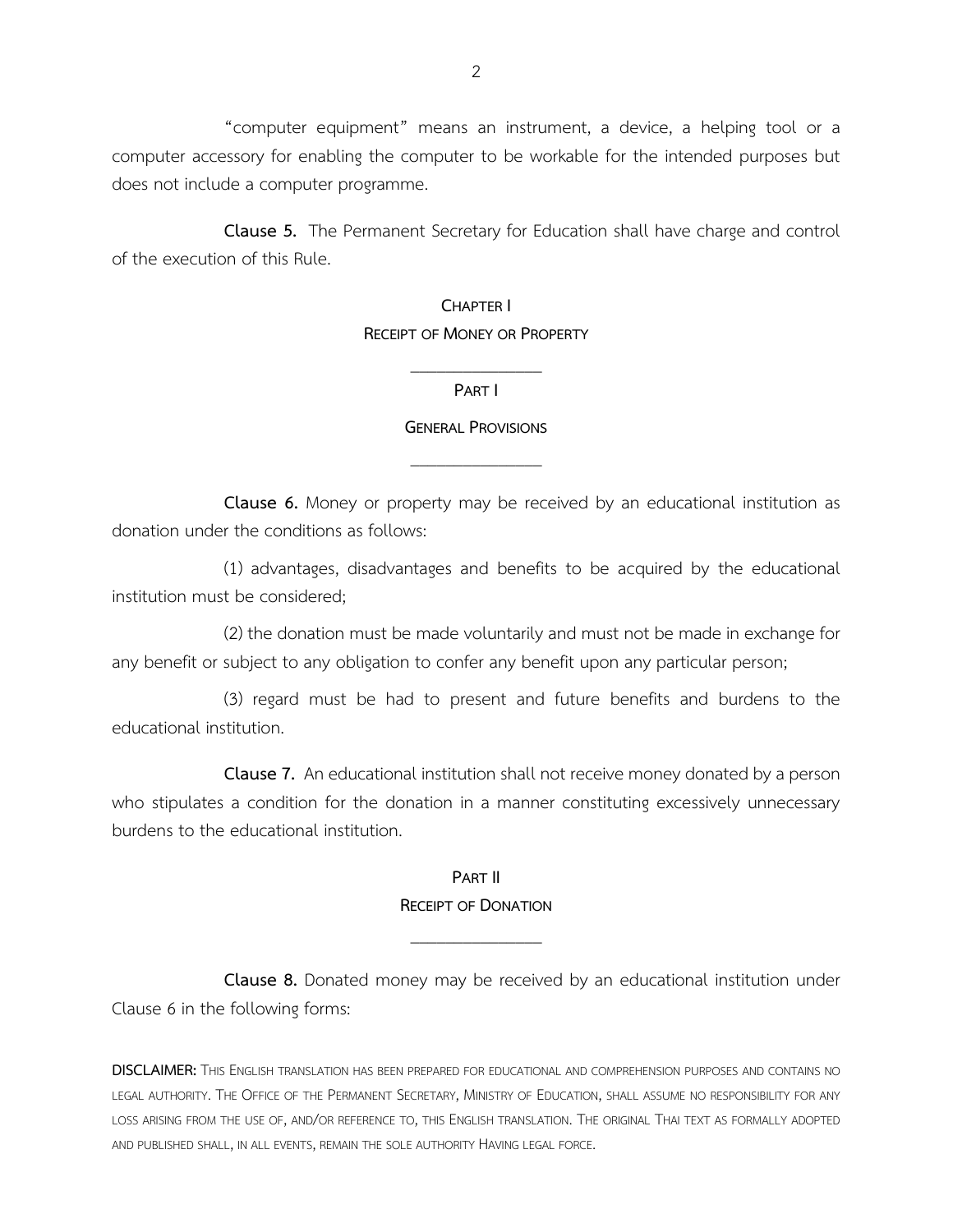(1) cash, a bank cheque, a bill of exchange or a postal money order;

(2) cash received via a bank.

In the case of receipt of cash via a bank, the donator shall expeditiously furnish a copy of evidence of a bank transfer to an educational institution.

**Clause 9.** Receipt of a bank cheque must, in all events, be of the descriptions and on the conditions as follows:

(1) it is a bank cheque and must not be a cheque with any indorsement;

(2) it is a bank cheque with full particulars under section 988 of the Civil and Commercial Code;

(3) it is a bank cheque issued on the date on which it is used for payment or it is a cheque which is post dated not exceeding seven days before receipt of payment;

(4) it is a crossed cheque payable to an educational institution, with the word "bearer" being crossed out.

**Clause 10.** In making donation of money under this Rule, the donator may indicate or omit to indicate purposes of the donation.

**Clause 11.** An educational institution shall, upon receipt of donated money, issue a receipt to the donator with an indication of the name of the donator and the amount donated in order to enable the donator that is a natural person or a company or a legal-entity partnership to use the same for exemption of income tax under the Revenue Code.

In the case where the donator indicates purposes of the donation, the purposes of such donation shall also be indicated in the receipt.

#### **PART III**

### **RECEIPT OF DONATION OF IMMOVABLE PROPERTY** \_\_\_\_\_\_\_\_\_\_\_\_\_\_\_

**Clause 12.** In the case where a person puts in place the procurement or construction of a building, building and land or land for an educational institution, the head of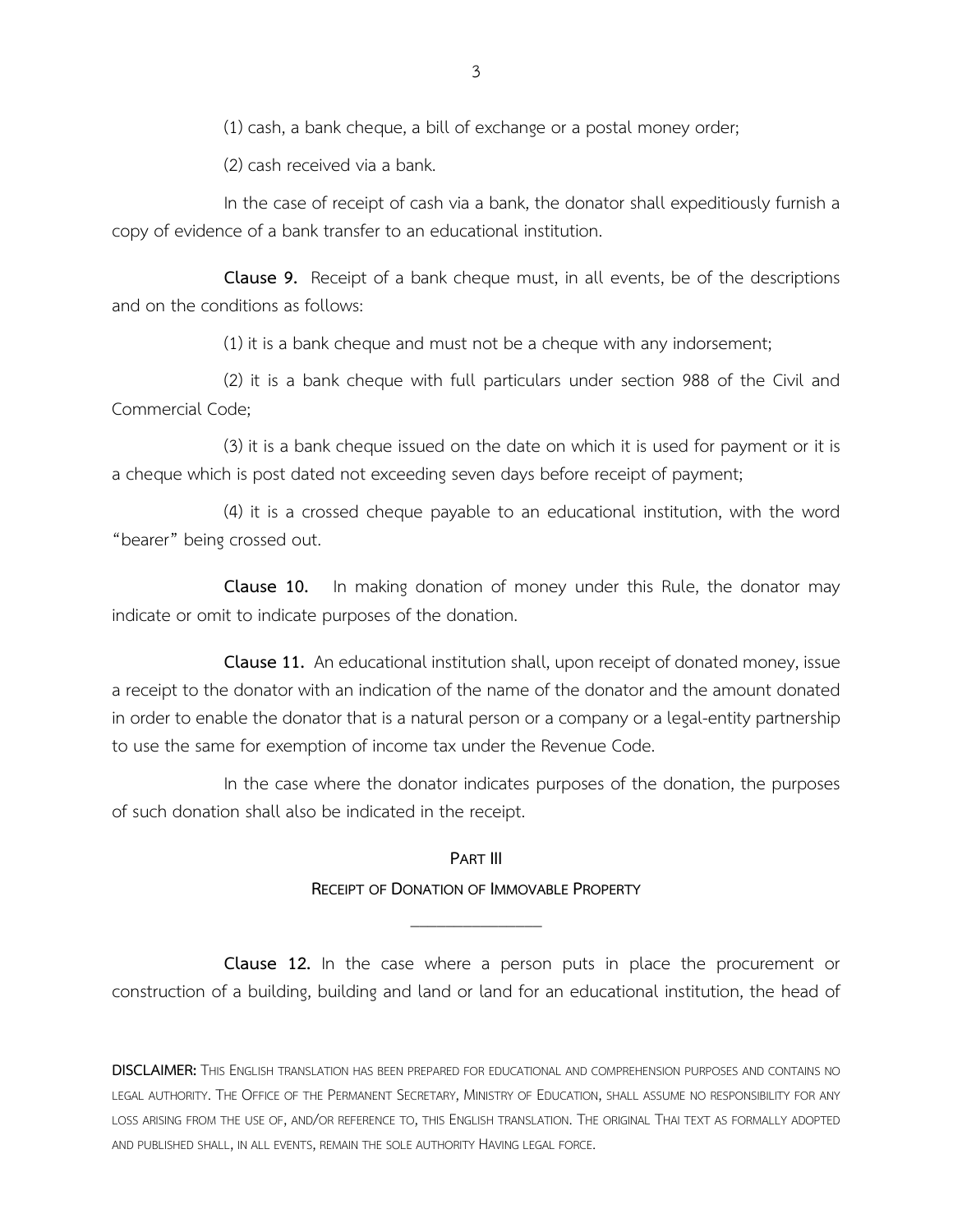the educational institution shall appoint a committee consisting of not more than five members for taking action as follows:

(1) examining the donator's ownership of the land or possessory right and encumbrances in the land;

(2) conducting valuation of the donated building, building and land or land by reference to the central valuation price of the Department of Lands or the official central price.

Upon completion of the proceeding under paragraph one, the committee shall report a result of its consideration to the head of the educational institution for consideration.

**Clause 13.** When the head of the educational institution has approved the receipt of the donation under Clause 12, it shall be recorded in the account of donated property, in accordance with the accounting practice concerning fixed assets, under the Government Fiscal Management Information System (GFMIS) determined by the Comptroller General's Department.

In the case of a private educational institution, the recording in the account of property under paragraph one shall be carried out in accordance with the law on private schools.

**Clause 14.** In issuing evidence of receipt of the donation of immovable property, the head of the educational institution shall issue a certificate in accordance with the value revealed by the proceeding under Clause 12, with the seal of the school and the signature of the head of the educational institution being also affixed thereon, in order to enable a company or a legal-entity partnership to use the same for exemption of income tax under the Revenue Code. In this regard, in the case of a natural person not eligible for exemption of income tax, the head of the educational institution shall carry out co-ordination and take action in order that the educational institution or the Ministry of Education, as the case may be, shall issue a thank-you letter or a letter of appreciation to the donator in accordance with the Rule of the Ministry of Education on Expression of Thanks and Appreciation, B.E. 2547 (2004) or proceed to make a request for the granting of a Royal Decoration under the relevant law for the donator.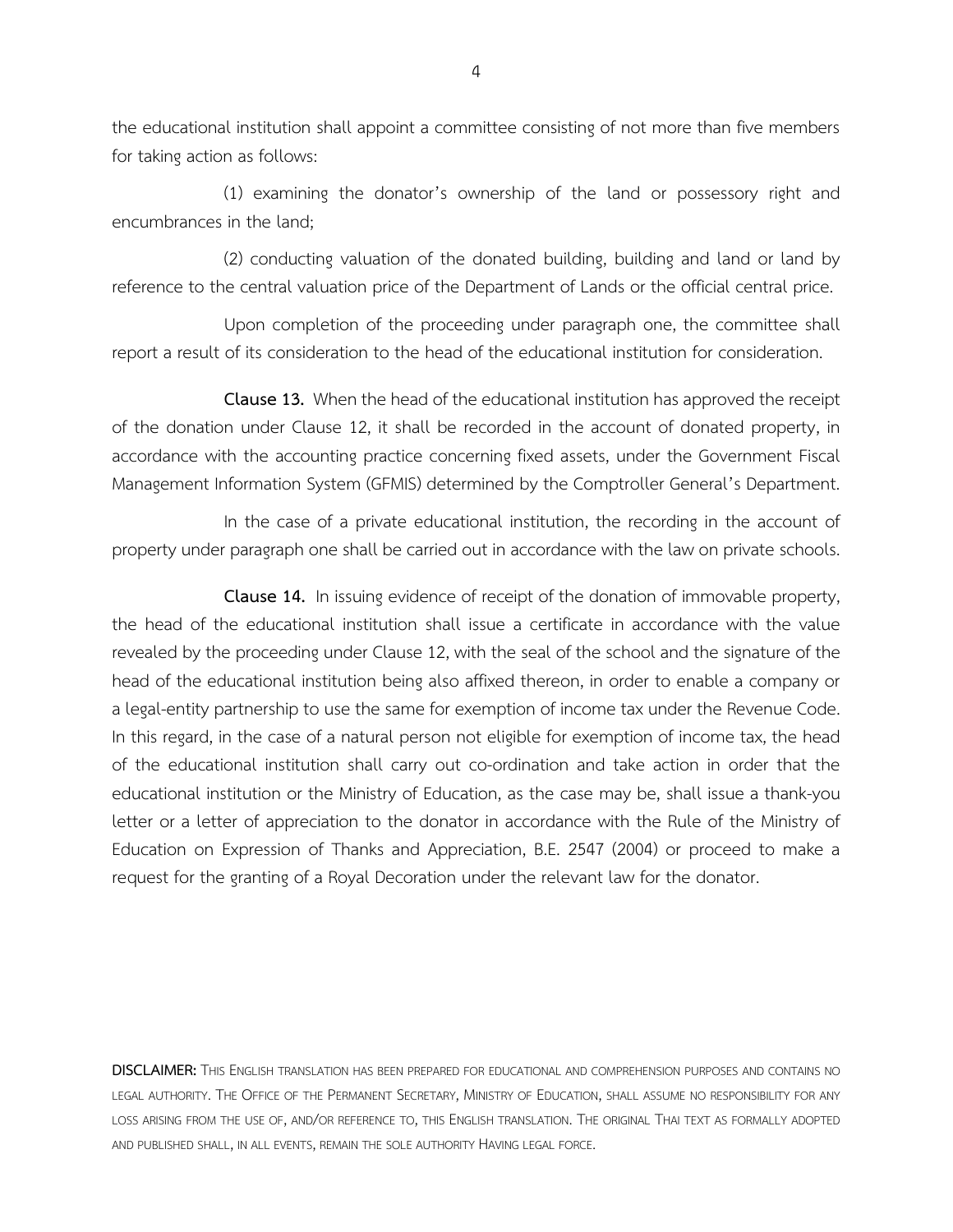### **PART IV RECEIPT OF DONATION OF MOVABLE PROPERTY**

\_\_\_\_\_\_\_\_\_\_\_\_\_\_\_

**Clause 15.** In the case where a person donates to an educational institution movable property worth more than one hundred thousand Baht upwards, the head of the educational institution shall appoint a committee consisting of not more than five members for taking action as follows:

(1) examining the ownership, possessory right and encumbrances in the property;

(2) conducting valuation of the donated property.

Upon completion of the proceeding under paragraph one, the committee shall report a result of its consideration to the head of the educational institution for consideration.

In the case where a company or a legal-entity partnership makes donation of computers and computer equipment and intends to carry out proceeding for exemption of income tax under the Revenue Code, it must be the donation of unused computer and computer equipment.

**Clause 16.** When the head of the educational institution has approved the receipt of the donation under Clause 15, it shall be recorded in the account of donated property, in accordance with the accounting practice concerning fixed assets, under the Government Fiscal Management Information System (GFMIS) determined by the Comptroller General's Department.

In the case of a private educational institution, the recording in the account of property under paragraph one shall be carried out in accordance with the law on private schools.

**Clause 17.** In issuing evidence of receipt of the donation, the head of the educational institution shall issue a certificate in accordance with the value revealed by the proceeding under Clause 15 or in accordance with the value of the property not exceeding one hundred thousand, with the seal of the school and the signature of the head of the educational institution being also affixed thereon, and the provisions of Clause 14 shall apply *mutatis mutandis*.